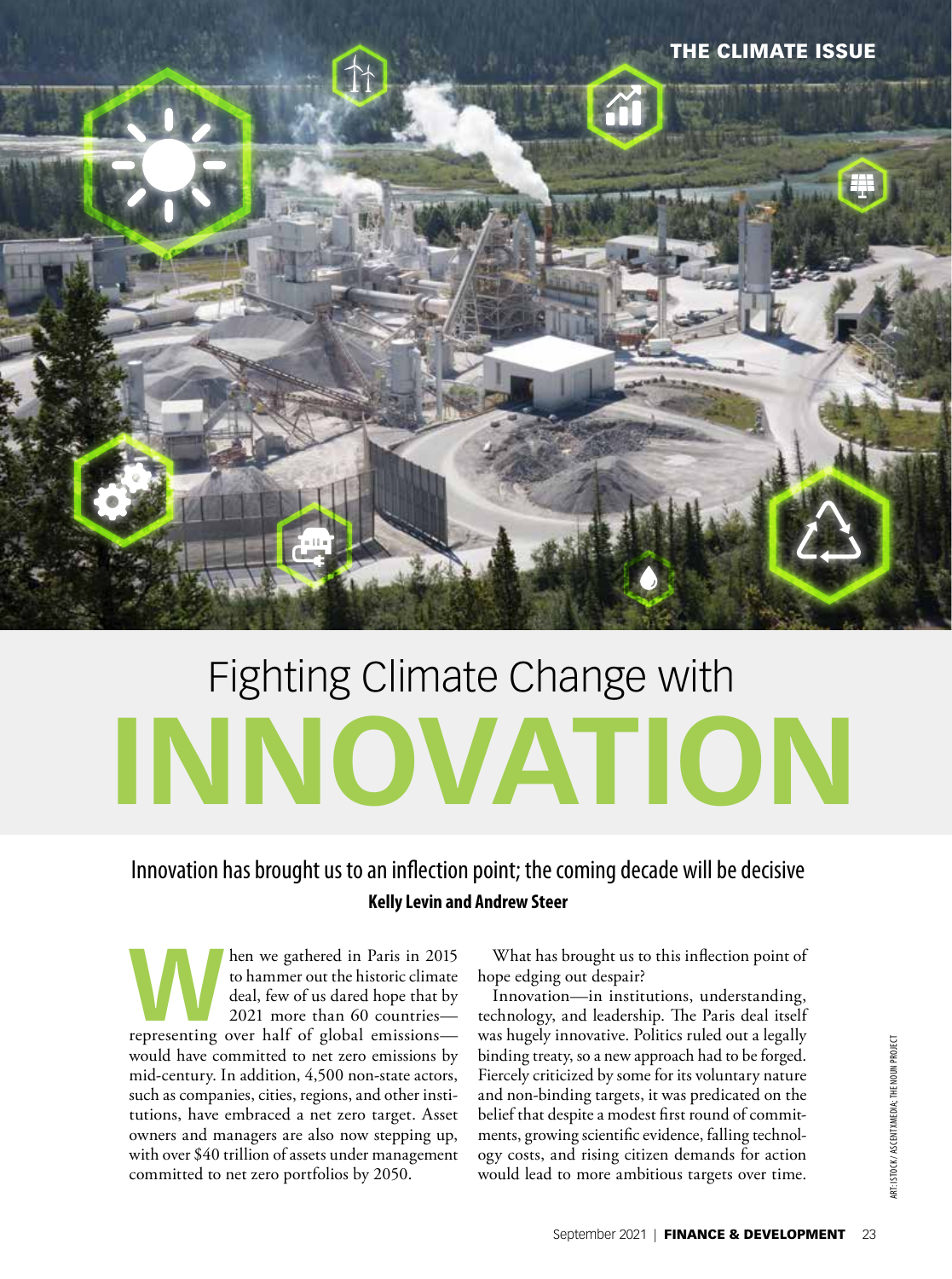

Recent evidence appears to support this hypothesis, although it will be essential to continue to ramp up ambition in the years ahead if the Paris Agreement's targets are to be met.

There has also been innovation in the economic understanding of climate change. Not long ago economists, politicians, and business leaders overwhelmingly believed in a trade-off between climate action and economic growth. The cost of action today had to be weighed against the benefits of avoided costs in the distant future, with the discount rate a major focus of debate. This view has been largely replaced by an understanding that smart action against climate change doesn't only stop bad things happening, it leads to increased efficiency, drives new technology, and lowers risk. These benefits in turn stimulate investment, generating jobs, creating healthier economies, and boosting the livelihoods and well-being of citizens, even in the near term.

We've also seen important innovations in leadership. When in 2019 the Intergovernmental Panel on Climate Change (IPCC) concluded that the risks of 2°C average warming were simply too great, and recommended a maximum warming of 1.5°C, it implied a considerably more difficult task ahead. Many expected climate leadership to evaporate in the face of a much steeper hill to climb. However, once the magnitude of the necessary revolution became apparent, enlightened leaders recognized that they had to be all-in to manage risks and seize opportunities. Investors, staff, and customers wanted visionary leaders on the right side of history. To be sure, there are business and political leaders, as well as critical segments of the population, who have vested interests in maintaining the status quo and are resisting change, but the discourse is quite different today than it was only a few years back.

Most dramatically, of course, innovation has driven down costs and introduced new technologies, and this must pick up speed throughout the current decade.

#### A disruptive decade ahead

Despite this good progress, we are far from an emissions trajectory that avoids even worse effects of climate change. Even if pledges are fully implemented, there remains a wide gulf between our current emissions path and one that achieves the Paris Agreement's goals. Communities around the world are seeing the impact of just 1°C of warming,

from extreme heat to uncontrollable fires to withering food crops to disappearing ice. The future world will be increasingly unrecognizable unless we transform our actions.

Consider the scale of transformation required to limit dangerous warming. The share of renewables in power generation must move from about 25 percent today to almost 100 percent by 2050, and unabated coal will need to be phased out six times faster than it is today. We must renovate our buildings with zero-carbon heating and cooling and improved energy efficiency at a rate of 2.5–3.5 percent by 2030—significantly higher than today's rate of 1–2 percent. While crop yields are expected to rise in the coming decades, according to the UN Food and Agriculture Organization, they must do so even more quickly on existing lands in order to meet a growing population's food needs without encroaching upon forests, doubling recent rates over the next 10 years. This growth must at the same time avoid agricultural expansion and maintain soil health as well as water quantity and quality.

Innovation will be critical to achieving these goals. The International Energy Agency's (IEA's) new net zero roadmap notes that the needed decarbonization by 2030 is largely achievable with readily available technologies, but by mid-century almost half of required emissions reductions will call for technologies that are not yet on the market. Reliance on technologies still under development is even higher for harder-to-abate sectors, such as long-distance transportation and heavy industry.

Three innovation opportunities alone—direct air capture and storage, advanced batteries, and hydrogen electrolyzers—can deliver roughly 15 percent of cumulative emissions reductions between 2030 and 2050. Efforts to spur innovation must focus not only on research and development of these technologies but also on the technologies and infrastructure these solutions depend on, such as integrated grids and battery storage.

Some trends already show incredible promise. Battery pack prices have fallen almost 90 percent over the past decade. We have seen exponential growth in renewables, now the technologies of choice in many places. And electric vehicle (EV) sales have accelerated, with a growing number of governmental phaseouts of internal combustion engines, subsidies to increase EV demand, and car companies' embrace of EV fleet targets.